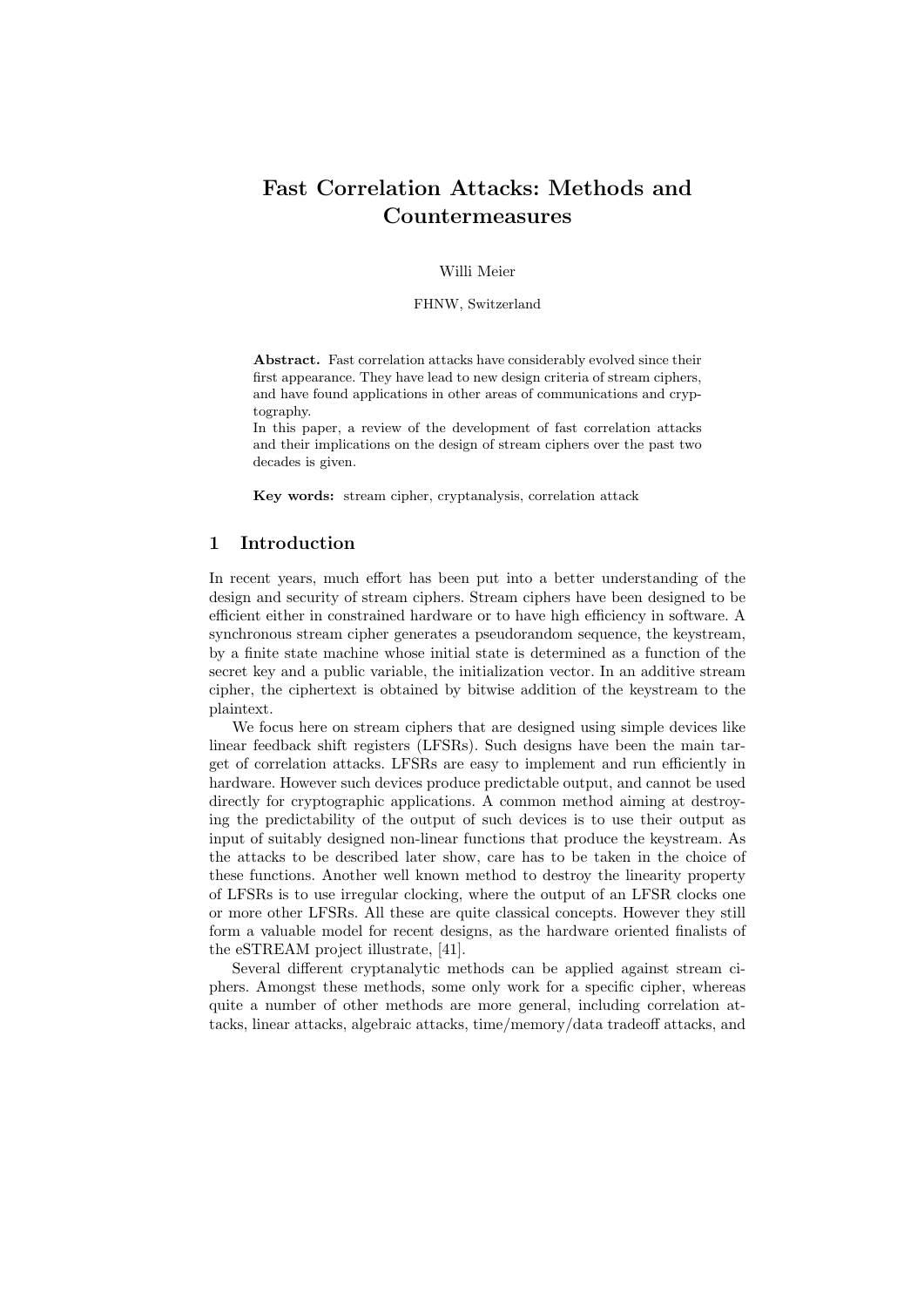resynchronization attacks. We restrict here mainly to (fast) correlation attacks, and we comment on linear attacks. Beyond stream ciphers, methods similar to fast correlation attacks are of interest, e.g., in satellite communications, in the construction of a trapdoor stream cipher, [15], in digital watermarking [48], or for the learning parity with noise problem, [16], [28]. The appearance of correlation attacks has motivated various countermeasures in the form of criteria for Boolean functions that should be chosen in order to provide some correlation immunity.

This review is organized as follows. Section 2 describes the principles of correlation attacks. Section 3 forms the main part, and describes different types of fast correlation attacks. Sections 4 and 5 are aiming at countermeasures against these attacks: Section 4 discusses correlation immune functions and Bent functions, whereas Section 5 briefly deals with combiners with memory. In Section 6, linear attacks are discussed. They are viewed as a generalization of correlation attacks, and can be efficient in quite general stream cipher constructions. Finally, a few open problems are stated.

# 2 Correlation Attacks

The main targets of correlation attacks are filter generators and combiner generators. In a classical filter generator, the running device is a single binary LFSR. The keystream is generated as the output of a nonlinear Boolean function whose inputs are prespecified stages of a LFSR. The initial state of the LFSR is derived from the secret key and the initialization vector. In a nonlinear combiner generator, the keystream is generated as the output of a Boolean function whose inputs are the outputs of several LFSRs. In more detail, suppose the outputs  $a_i^{(k)}$  of s LFSRs,  $1 \leq k \leq s$ , are used as input of a Boolean function f to produce keystream bits  $z_i$  for  $i = 1, 2, \ldots$ ,

$$
f(a_i^{(1)}, \ldots a_i^{(s)}) = z_i.
$$

Then the keystream sequence may be correlated to the output sequence of one or more of the LFSRs.

Example 1. Let  $s = 3$ , and let f be the majority function,

$$
y = f(x_1, x_2, x_3) = x_1 x_2 + x_1 x_3 + x_2 x_3.
$$

Then  $Prob(y = x_k) = 0.75$  for  $k = 1, 2, 3$ .

In general, if such correlations exist, decoding techniques may be used to determine the state of the LFSRs in a divide-and-conquer manner. This is the subject of correlation attacks.

The original correlation attack was proposed by Th. Siegenthaler in [45]. Hereby, it is assumed that some portion of the keystream is known. Suppose furthermore that the keystream sequence is correlated to the output of a LFSR, i.e.,  $P(a_i = z_i) \neq 0.5$ , where  $a_i$  and  $z_i$  are the i-th output symbols of the LFSR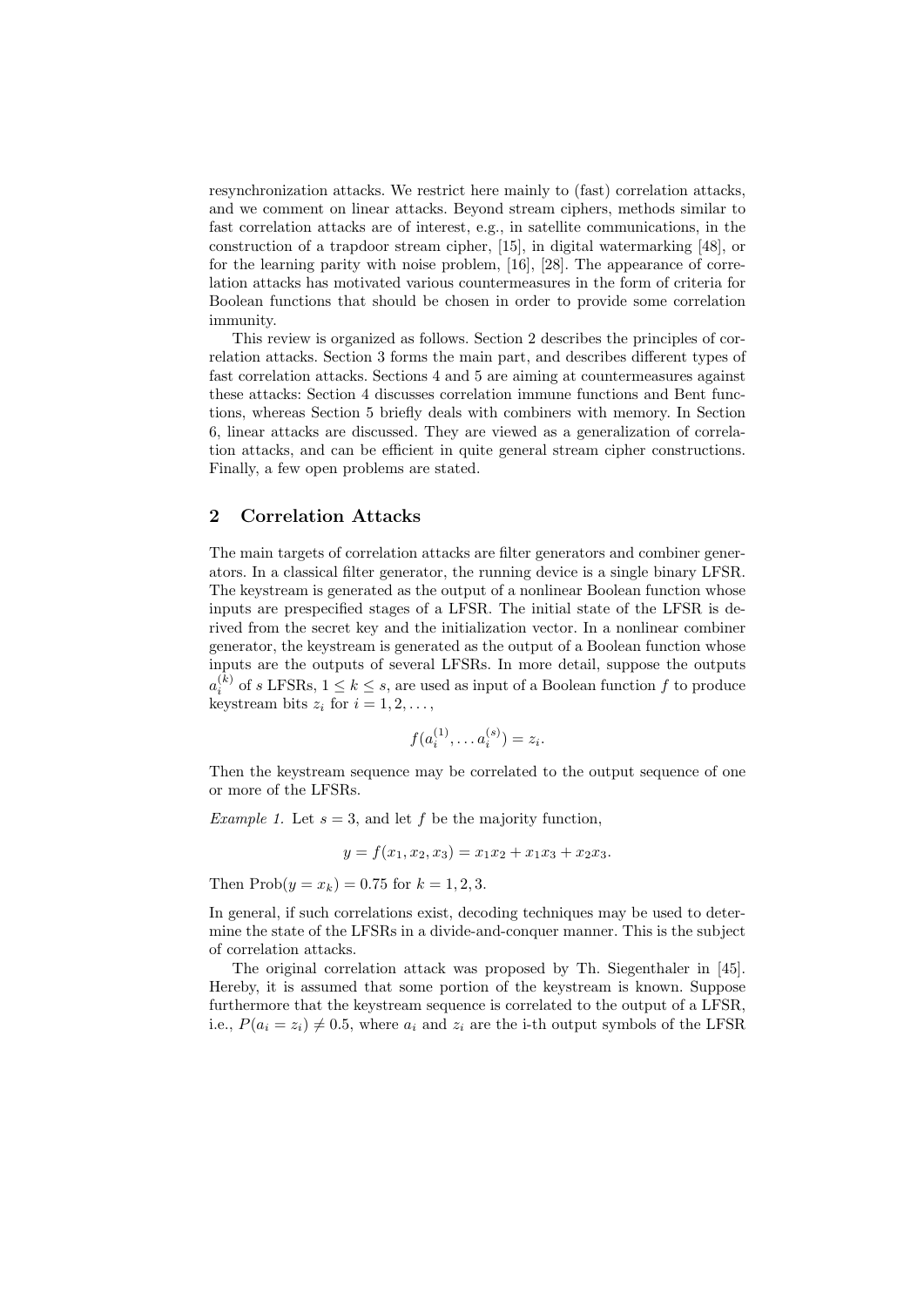and of the keystream generator, respectively. Besides the feedback connection of the LFSR, no further knowledge is required on the explicit structure of the generator.

Let the LFSR-length be n. For each of the  $2^n$  possible initial states of the LFSR, the output sequence  $\mathbf{a} = (a_1, a_2, ..., a_L)$  for a suitable length  $L > n$  is generated, and the value  $\alpha$ , defined as  $\alpha = L - d_H(\mathbf{a}, \mathbf{z})$  is computed. Here  $d_H(a, z)$  denotes the Hamming distance between a and z, i.e., the number of positions in which a and z are different.

Then it is shown in [45], that  $\alpha$  will take the largest value for the correct initial state with high probability, provided  $L$  in dependence of the correlation probability is sufficiently large.

This concept can be generalized to the situation where the keystream sequence is correlated to the outputs of a set of more than one LFSR: Assume that a keystream sequence is generated by a generator with several different LFSR's, and that a subset of LFSR-outputs are correlated to the keystream sequence. Then one can try to find the initial states of these LFSR's in a divideand-conquer type of attack, and to guess the remaining LFSR-states in a separate phase.

Correlation attacks are often viewed as a decoding problem. For a LFSR of length n consider all possible output sequences of a fixed length  $L > n$ . This set of truncated output sequences can be viewed as a linear  $[n, L]$  block code [29]. Thus the LFSR sequence  $\mathbf{a} = (a_1, a_2, ..., a_L)$  is interpreted as a codeword in this code, and the keystream sequence  $z = (z_1, z_2, ..., z_L)$  as the received channel output. The problem of the attacker can now be formulated as: Given a received word  $\mathbf{z} = (z_1, z_2, ..., z_L)$ , find the transmitted codeword. From coding arguments [44] it follows that the length L should be at least  $L_0 = L/(1-h(1-p))$  for unique decoding, where  $h(1-p)$  is the binary entropy function, and  $p = P(z_i = a_i)$  is the correlation probability.

# 3 Fast Correlation Attacks

A fast correlation attack is a correlation attack that is significantly faster than exhaustive search over the initial states of the target LFSR. In [32] two algorithms for fast correlation attacks are presented. Instead of exhaustive search as originally suggested in [45], the algorithms are based on using certain parity-check equations derived from the feedback polynomial of the LFSR. The algorithms have two different phases: in the first phase, a set of suitable parity-check equations is found. In the second phase, these equations are used in a fast decoding algorithm to recover the initial state of the LFSR. These algorithms have been demonstrated to be successful for quite long LFSR's  $(n = 1000 \text{ or longer})$ , provided the number t of feedback taps is small  $(t < 10)$ . However the algorithms fail if the LFSR has many taps. Due to these fast correlation attacks, one usually avoids using LFSR's with few feedback taps in stream cipher design. In [50], based on earlier work in [49], the linear syndrome method from coding theory is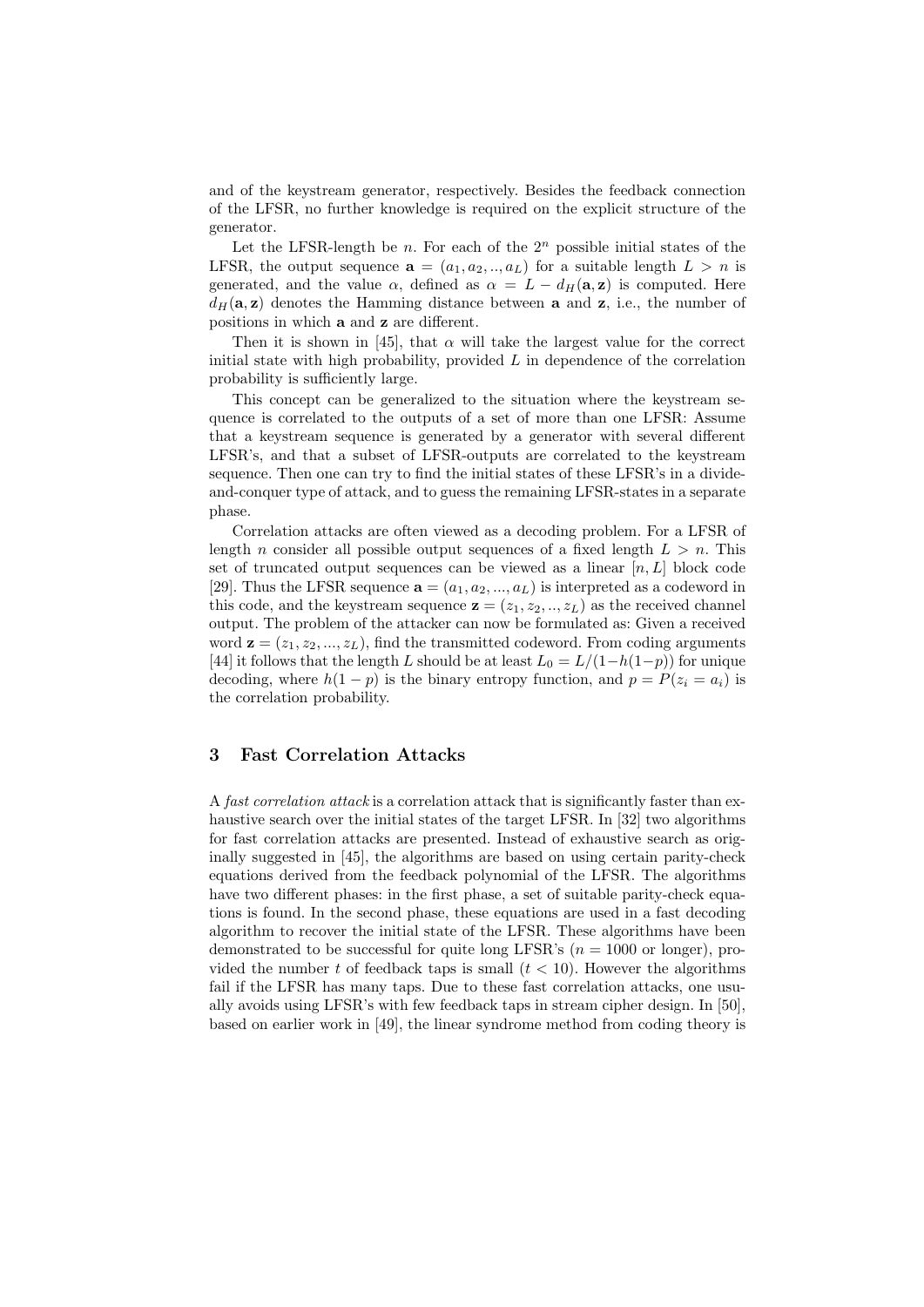proposed for fast correlation attacks, with similar efficiency and limitations as the algorithms in [32].

The two algorithms in [32] are described here in order. In a preparation phase, parity check equations are determined by observing that for a given position  $j$  the digit  $a_i$  of the LFSR-sequence **a** satisfies a certain number m of linear relations involving a fixed number  $t$  of other digits of  $a$ . Here  $t$  denotes the number of taps of the LFSR. These linear relations are found by shifting and iterated squaring of the LFSR-relation.

*Example 2.* Consider the LFSR of length  $n = 3$  with feedback relation

$$
a_j = a_{j-1} + a_{j-3}, \, j \ge 3.
$$

Then by squaring, the relation  $a_j = a_{j-2} + a_{j-6}$  does hold as well. And by shifting, one gets three relations for the same digit  $a_i$ .

$$
a_{j-3} + a_{j-1} + a_j = 0
$$
  
\n
$$
a_{j-2} + a_j + a_{j+1} = 0
$$
  
\n
$$
a_j + a_{j+2} + a_{j+3} = 0
$$

The digits of the known output sequence **z** are substituted in the linear relations thus obtained. Some of the relations will still hold, some others will not. It has been observed that the more relations are satisfied for a digit  $z_i$ , the higher is the (conditional) probability that  $z_j = a_j$ . Denote by  $p^*$  the probability for  $z_j = a_j$ , conditioned on the number of relations satisfied.

Consider first a digit contained in one relation. Assume the digit  $a^{(0)} = a_j$ at a given position  $j$  satisfies a linear relation involving  $t$  digits at some other positions of the LFSR-sequence a,

$$
a^{(0)} + a^{(1)} + a^{(2)} + \cdots a^{(t)} = 0.
$$

Denote by  $z^{(0)}, z^{(1)}, \ldots z^{(t)}$  the digits in the same positions of the output sequence. Then

$$
z^{(0)} = a^{(0)} + b^{(0)}
$$
  
\n
$$
z^{(1)} = a^{(1)} + b^{(1)}
$$
  
\n
$$
\dots \dots \dots \dots
$$
  
\n
$$
z^{(t)} = a^{(t)} + b^{(t)},
$$

and for the perturbations,  $Prob(b^{(0)} = 0) = ... = Prob(b^{(t)} = 0) = p$ . Denote  $s = \text{Prob}(b^{(1)} + \ldots + b^{(t)} = 0)$ :  $s = s(p, t)$ . Then  $s(p, t)$  can be computed recursively:

$$
s(p, 1) = p, s(p, t) = ps \cdot (p, t - 1) + (1 - p)(1 - s(p, t - 1))
$$
 for  $t > 1$ .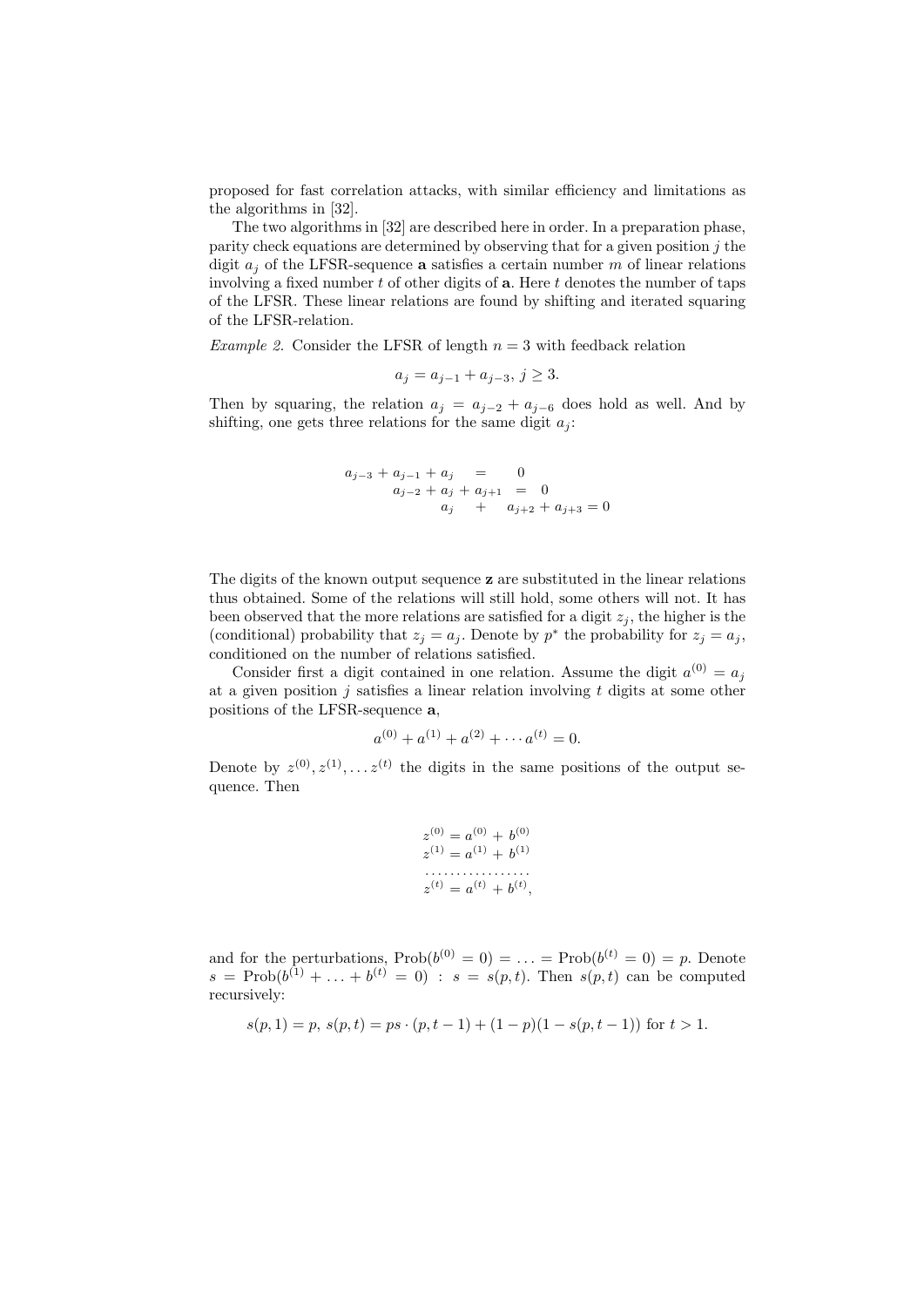Next assume that a specified digit  $a = a_j$  is contained in m relations, each involving t other digits. For a subset  $S$  of relations, denote by  $E(S)$  the event that exactly the relations in S are satisfied. Then for  $z = z_j$ ,

$$
\text{Prob}((z = a), \text{ and } E(S)) = p \cdot s^h (1 - s)^{m - h},
$$
  
\n
$$
\text{Prob}((z \neq a) \text{ and } E(S)) = (1 - p)s^{m - h}(1 - s)^h,
$$

where  $h = |S|$  denotes the number of relations in S. Hence the conditional probability  $p^* = \text{Prob}(z = a | E(S))$  is given by

$$
p^* = \frac{p \cdot s^h (1 - s)^{m - h}}{p \cdot s^h (1 - s)^{m - h} + (1 - p) s^{m - h} (1 - s)^h}.
$$

The probability distributions for the number  $h$  of satisfied relations are Binomial distributions. There are two cases. If the digit z is correct, i.e., if  $z = a$ ,

$$
p_1 = \binom{m}{h} s^h (1-s)^{m-h}.
$$

Alternatively, if  $z \neq a$ ,

$$
p_0 = \binom{m}{h} s^{m-h} (1-s)^h.
$$

It is intuitively clear that a digit a can be more reliably predicted the more the two distributions are separated. In  $[32]$  it is shown that the average number m of relations involving  $\alpha$  that can be checked in the given output stream  $\mathbf{z}$  is:

$$
m = \log_2\left(\frac{L}{2n}\right)(t+1).
$$

*Example 3.* Assume a correlation probability  $p = 0.75$ , a number  $t = 2$  of taps, LFSR-length  $n = 100$ , and a length of  $L = 5000$  known bits of z. Then  $m = 12$ relations are available (in average), and  $s = 0.75^2 + 0.25^2 = 0.625$ . The value of the probability  $p^*$  conditioned on the number h of relations satisfied is:

| relations satisfied probability |        |
|---------------------------------|--------|
| 12                              | 0.9993 |
| 11                              | 0.9980 |
| 10                              | 0.9944 |

Based on these considerations, two algorithms, Algorithms A and B for fast correlation attacks are described in [32].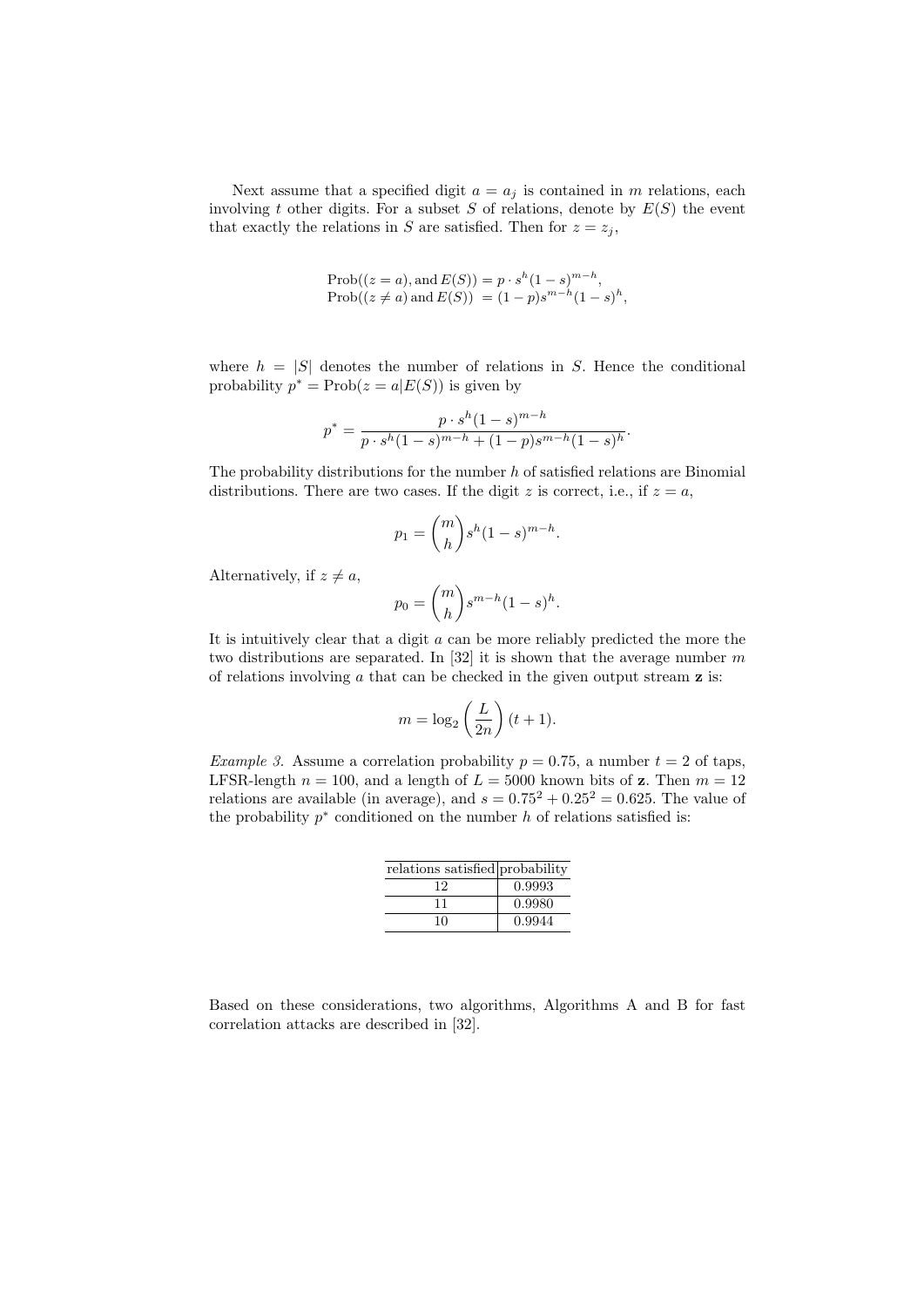**Algorithm A** essentially chooses a set  $I_0$  of approximately n digits of the known output stream z that satisfy the most relations. The digits in  $I_0$  are taken as a reference guess of a at the same positions. Thereafter, the initial state of the LFSR is found by solving a system of linear equations.

As the selected digits in  $I_0$  are only correct with some probability, the correct guess of the initial state is found by testing modifications of  $I_0$  of Hamming distance  $1, 2, \ldots$  by correlation of the corresponding LFSR-sequence with the given sequence **z**. Thus Algorithm A has exponential complexity, of order  $O(2^{cn})$ ,  $0 < c < 1$ . The parameter c is a function of the correlation p, the number of taps t, and the ratio  $L/n$ .

*Example 4.* Let  $p = 0.75$ ,  $t = 2$ , and  $L/n = 100$ . Then  $c = 0.012$ . The search complexity is of significantly reduced order  $O(2^{0.012n})$  compared to  $O(2^n)$  in case of exhaustive search.

Algorithm B is described step by step as follows:

#### Algorithm B

- 1. Assign the correlation probability  $p$  to every digit of  $z$ .
- 2. To every digit of  $z$  assign the new probability  $p^*$ . Iterate this step a number of times.
- 3. Complement those digits of **z** with  $p^* < p_{thr}$  (for a suitable threshold  $p_{thr}$ ).
- 4. Stop, if z satisfies the basic relation of the LFSR, else go to 1.

The number of iterations in 2. and the probability threshold in 3. have to be adequately chosen to obtain maximum correction effect. In 2. the formula for recomputing conditional probabilities has to be generalized to the case where assigned probabilities for each involved digit are different. After a few iterations, a strong separation effect can be observed between digits having probability  $p^*$ close to 0 or close to 1. Algorithms B is essentially linear in the LFSR-length  $n.$  The success of this algorithm has extensively been verified experimentally for various correlation probabilities, LFSR-lengths and numbers of taps  $t <$ 10. Iterative methods similar to Algorithm B have been applied in decoding. In [17], R. G. Gallager has developed a decoding scheme, where the decoder computes all the parity checks and then changes any digit that is contained in more than some fixed number of unsatisfied parity-check equations. Using these new values, the parity-checks are recomputed, and the process is repeated. The method in [32] contrasts to this approach in that the process of assigning conditional probabilities to every digit is iterated rather than just changing digits according to the number of parity-check equations satisfied.

As these algorithms work only if the LFSR has few feedback taps, i.e., if the feedback polynomial is of low weight, the problem persisted, how to design algorithms that are efficient even if the number of taps is arbitrary.

A first approach is to look for polynomial multiples of the feedback polynomial: If the recursion is not of low weight, consider multiples of the feedback polynomial that are of low weight.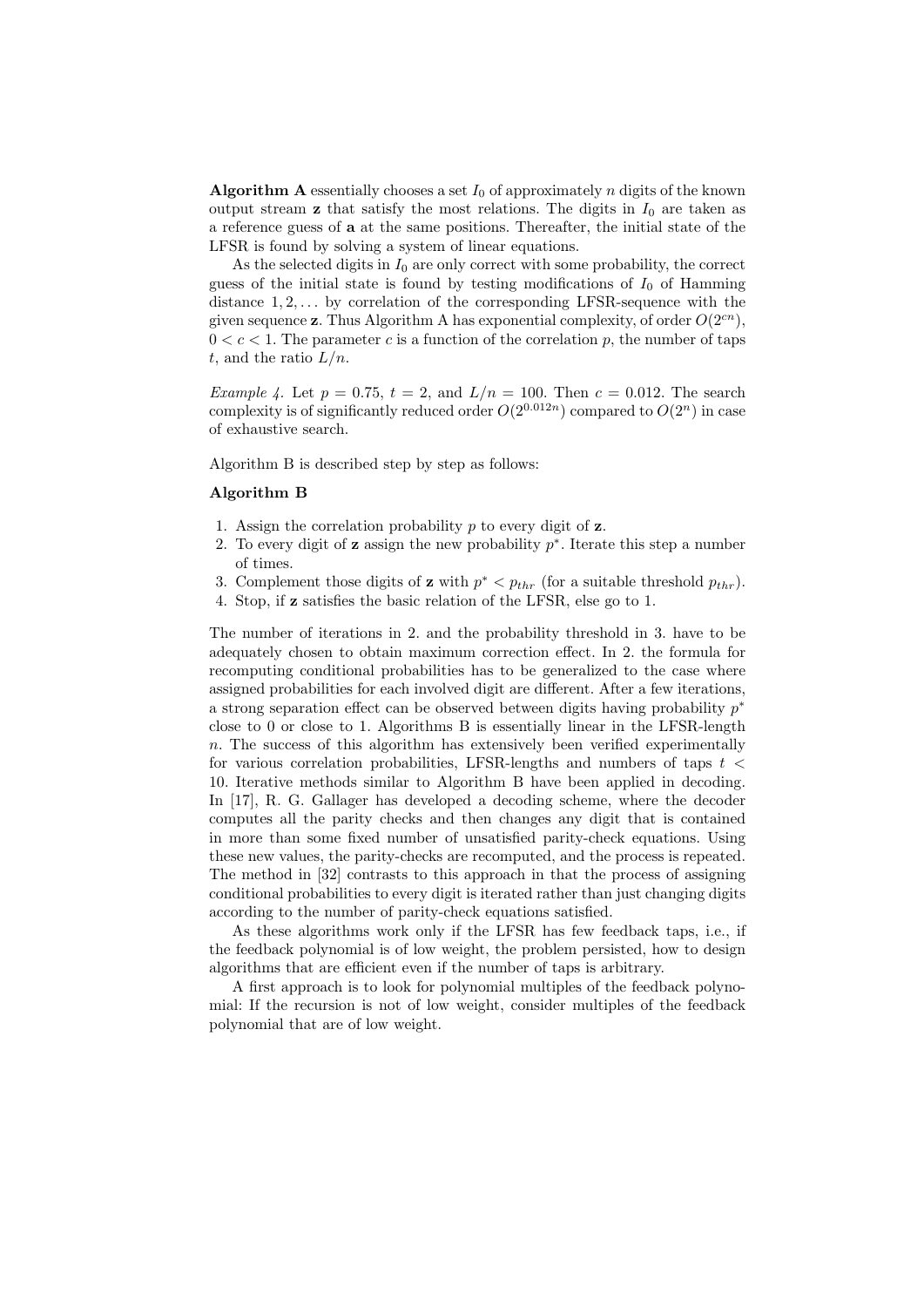Example 5. ([30]) Consider the connection polynomial  $g(x)$  over  $GF(2)$  of degree 7 and of weight 5:

$$
g(x) = x^7 + x^6 + x^4 + x + 1.
$$

 $q(x)$  has a polynomial multiple (a trinomial)

$$
f(x) = g(x)m(x) = x^{21} + x^3 + 1
$$

with a polynomial  $m(x)$  of degree 14.

Fast correlation attacks can likewise be applied to the linear recursion of sparse polynomial multiples, [4]. There are quite different methods on how to find low weight polynomial multiples. These methods differ in the weight and degree of an attempted sparse multiple, and in the required memory and computing time, see, e.g., [18], [47]. In particular, a feedback polynomial of a LFSR of length  $n$ can be shown to have a polynomial multiple of weight 4 (i.e., with 3 taps) of expected length about  $2^{n/3}$ .

Low weight multiples of feedback polynomials are of more general interest, as they often allow for distinguishing attacks on LFSR-based stream ciphers, e.g., [23], [12], [13]. In these attacks, the primary aim is not to recover the key, but to distinguish the known keystream from random.

Apart from investigation of sparse multiples of the connection polynomial, there is vast literature dealing with improvements of the initial algorithms. A major improvement concerns fast correlation attacks on LFSR's with an arbitrary number of feedback taps. It appears that the algorithms as proposed in [24] and [35] are amongst the most efficient known thus far. Based on these methods, in [6], the algorithmic steps have been improved to accelerate the attacks in [24] or [35]. As to be expected, the complexity of these algorithms depends on the length  $n$  of the target LFSR as well as on the correlation probability  $p$ . A version of one of these algorithms is briefly sketched:

As opposed to other fast correlation attacks, the use of parity-checks is combined with a partial exhaustive search over a subset  $B$  of the initial state of the targeted LFSR. As predictions are true only with some probability,  $D > n$  targeted bits of the LFSR-output are predicted by evaluating and counting a number of paritycheck equations. As before, the parity-checks are found in a preprocessing phase. In [6], an elaborate match-and-sort algorithm is described how to generate many parity-checks. In an example case, the parity-checks involve a number of bits in the set B, the target bit  $a_i$  at position i of the LFSR-sequence **a** to be predicted, and two other bits at some positions  $j$  and m in the known output stream  $z$ . The procedure is informally as follows:

- For each of the D target bits, evaluate a large number of parity-checks substituted into the output stream  $z$  and the guessed bits of  $B$ , and count the number of parity-checks satisfied,  $N_s$ , and the number of parity-checks  $N_u$ not satisfied.
- If the expression  $|N_s N_u|$  is larger than a threshold, predict  $a_i = z_i$  if  $N_s > N_u$ , else  $a_i = z_i + 1$ .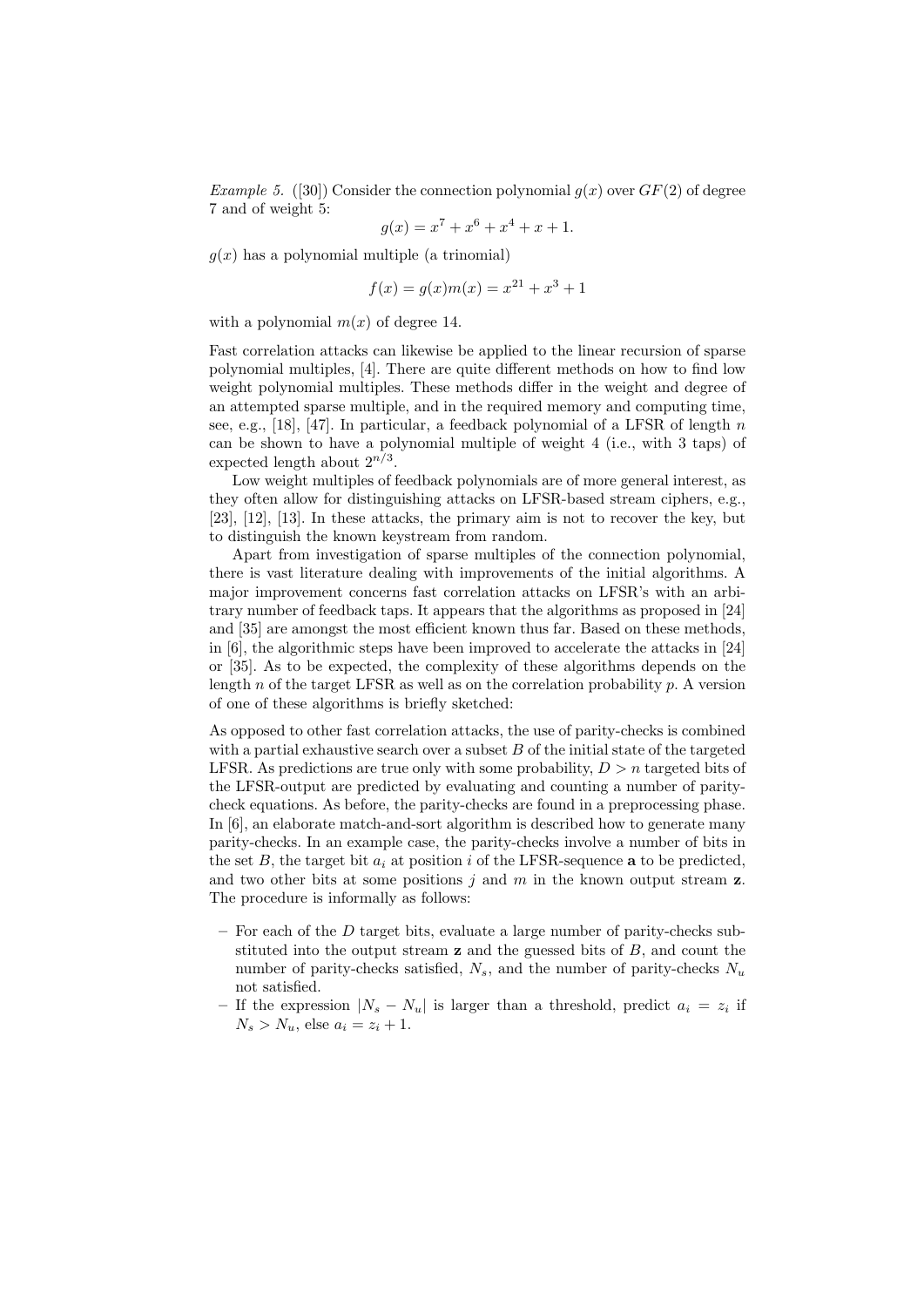Provided this majority poll is decisive for  $D$  target bits of the LFSR-sequence, the initial state can be easily recovered. Estimates of the complexity of this algorithm suggest that it is possible to attack LFSRs of length  $n$  about 100 in practice, provided  $p$  is not too close to 0.5. In [36] and [26], a large part of the state of the art in fast correlation attacks is found.

Fast correlation attacks have been applied successfully to concrete constructions: In [21], a fast correlation attack is applied to the summation generator. In [25], the stream cipher LILI-128 has been cryptanalysed by such methods. More recently, in [2] the initial version of the eSTREAM finalist Grain with a key of 80 bits was broken. This motivated a careful tweak, Grain v1, which is an eSTREAM finalist, [41].

## 4 Towards correlation immunity

In many (fast) correlation attacks, the correlations are deduced as linear approximations of nonlinear output functions in stream ciphers. The existence of correlation attacks has thus led to new design criteria for Boolean functions used in stream ciphers, [46], [33]. In particular, combining (or filter) functions should have no statistical dependence between any small subset of inputs and the output.

More formally, let  $X_1, X_2, \ldots X_n$  be independent binary variables which are balanced (i.e., each variable takes the values 0 and 1 with probability  $\frac{1}{2}$ ). A Boolean function  $f$  of  $n$  variables is  $m$ -th order correlation immune if for each subset of m random variables  $X_{i1}, X_{i2}, \ldots, X_{im}$  the random variable

$$
Z = f(X_1, X_2, \dots, X_n)
$$

is statistically independent of the random vector  $(X_{i1}, X_{i2}, \ldots, X_{im})$ . There exists a tradeoff between the order of correlation immunity and the algebraic degree of Boolean functions, [46]. Low algebraic degree conflicts with security: Due to the Berlekamp-Massey algorithm, [31], and due to algebraic attacks, [8], the degree of output functions of combining or filter generators should not be low. Finally, to prevent good statistical approximations of the output function f by linear functions, f should have large distance to all affine functions. In this regard, early work by D. Chaum and J.-H. Evertse, [5], [14] on the cryptanalysis of the DES block cipher motivated a different trail concerning cryptographic properties of Boolean functions and S-boxes: In [33], a class of Boolean functions, coined perfect nonlinear functions, was studied, which turned out to coincide with the class of Bent functions, [42]. These functions have been used in the context of coding theory, [29]. Bent functions are not balanced, but otherwise they share a number of desirable properties: They have maximum nonlinearity, i.e., they have largest possible distance to affine functions, and they satisfy good correlation resistance. In addition, they have optimum differential properties. In a series of papers, K. Nyberg has studied Boolean functions and S-boxes related to Bent functions, starting with [39], [40]. A prominent example of such a vectorial Boolean function is the multiplicative inverse map in the finite field  $GF(2^8)$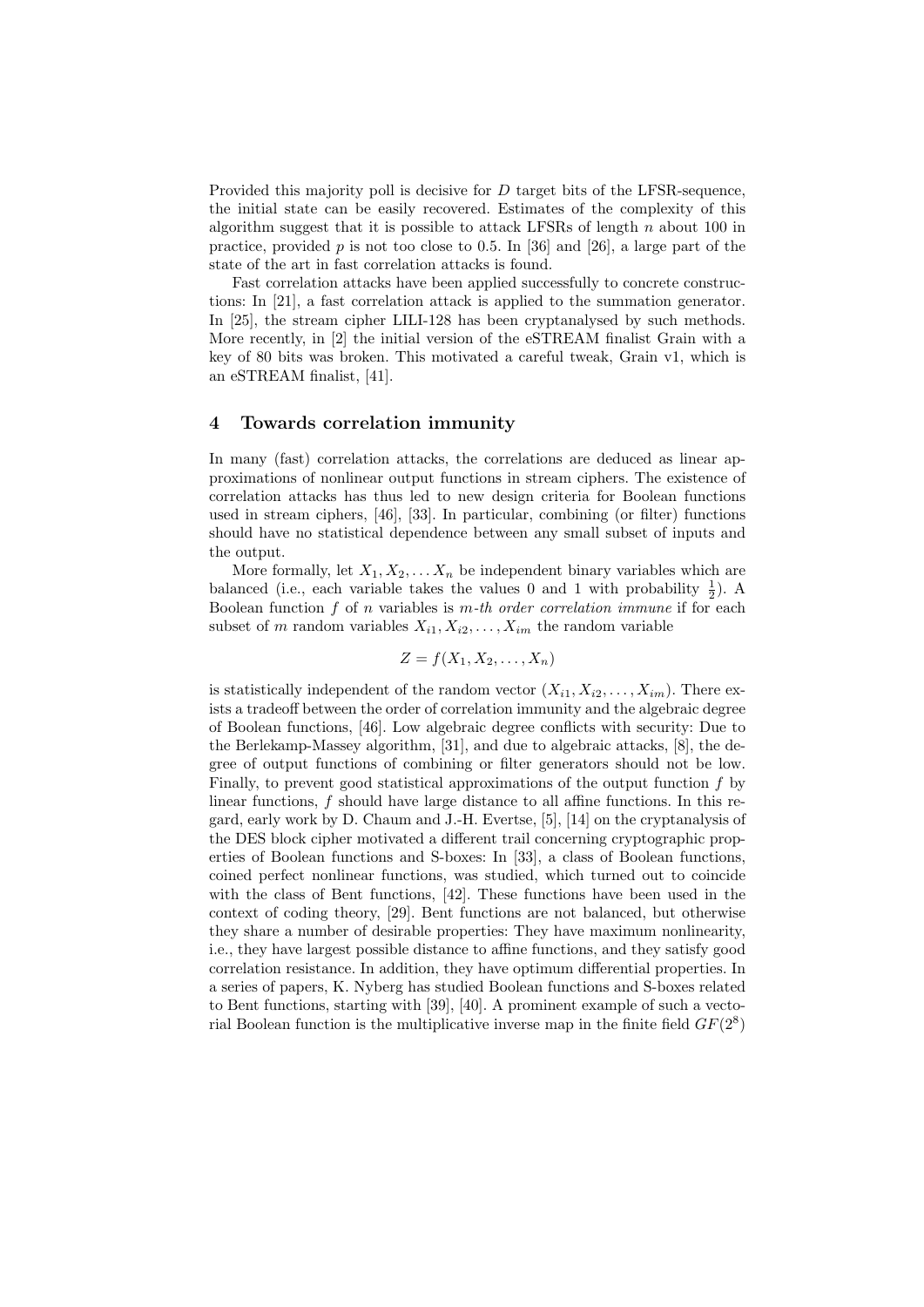which is used in the S-box of the AES block cipher. The study of Boolean functions with good cryptographic properties has been an ongoing topic, see, e.g., the book [9].

# 5 Combiners with Memory

The tradeoff between correlation immunity and algebraic degree as noticed in [46] can be avoided if the combining function is allowed to have memory. Results on combiners with memory have first been published by R. Rueppel, [43].

A  $(k, m)$ -combiner with k inputs and m memory bits is a finite state machine which is defined by an output function

$$
f: \{0,1\}^m \times \{0,1\}^k \to \{0,1\}
$$

and a memory function

$$
\varphi: \{0,1\}^m \times \{0,1\}^k \to \{0,1\}^m.
$$

For a given stream  $(X_1, X_2, ...)$  of inputs,  $X_t \in \{0, 1\}^k$ , and an initial assignment  $C_1 \in \{0,1\}^m$  of the memory, an output bitstream  $(z_1, z_2, \ldots)$  is defined according to

and

$$
C_{t+1} = \varphi(C_t, X_t)
$$

 $z_t = f(C_t, X_t).$ 

for all  $t > 0$ . For keystream generation, the stream of inputs  $(X_1, X_2, \ldots)$  is produced by the output of  $k$  driving devices. The initial states are determined by the secret key. Often, the driving devices are LFSRs.

*Example 6.* The basic summation generator with  $k = 2$  inputs is a combiner with  $m = 1$  bit memory, which coincides with the usual carry of addition of integers: Write  $X_t = (a_t, b_t)$ . The functions f and  $\varphi$  are defined by

$$
z_t = f(c_t, a_t, b_t) = a_t \oplus b_t \oplus c_t
$$

and

$$
c_{t+1} = \varphi(c_t, a_t, b_t) = a_t b_t \oplus a_t c_t \oplus b_t c_t.
$$

The function f in this summation generator is  $2^{nd}$ -order correlation immune. Correlations in combiners with one bit memory have been studied in detail in [34].

*Example 7.* The stream cipher  $E_0$  used in Bluetooth, [3], is a combiner with  $k = 4$  inputs and  $m = 4$  bit memory. The stream of inputs is produced by the outputs of 4 LFSRs of length 128 in total.

More recent (word-oriented) stream ciphers with memory are, e.g., SNOW, [11], the eSTREAM finalist SOSEMANUK, [41], or ZUC, [37]. A concept related to combiners with memory are feedback with carry shift registers (FCSRs) as introduced in [27]. A synthesis based on FCSRs enabled to cryptanalyze summation generators.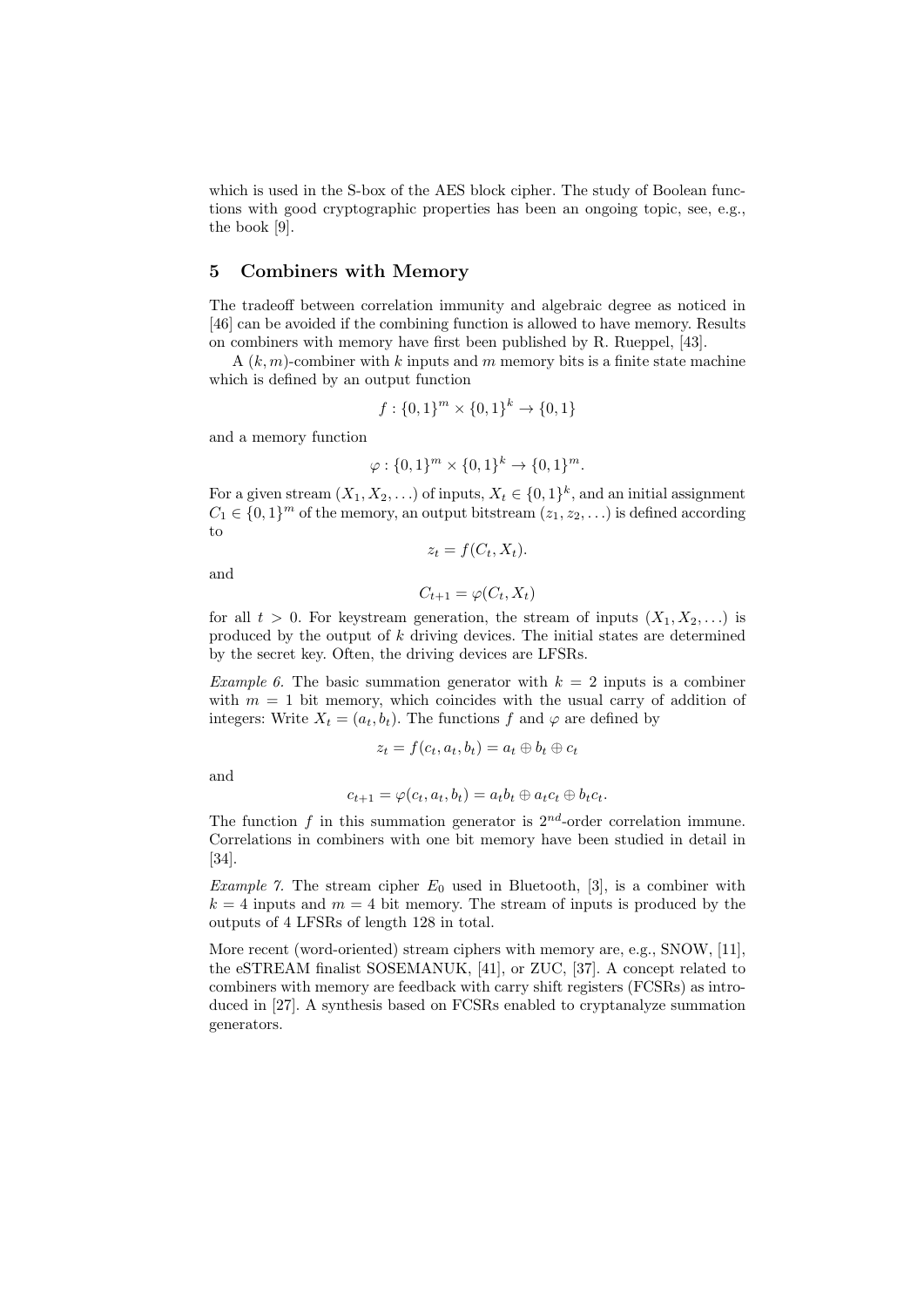#### 6 Linear attacks

A correlation attack may be successful, if there are found linear relations that hold with nonnegligible probabilities, between single output bits and a subset of state bits of the LFSR's involved. A linear attack is more general, as it seeks for "good linear approximations" of the output stream, i.e., for correlations between linear functions of several output bits and linear functions of a subset of the LFSR-state bits involved. This type of attacks may be successful for both, key recovery as well as for distinguishing the output from random. Linear attacks have been developed by Golić, [19]. If there are strong enough correlations, a number of equations, each of which does hold with some probability, may be derived. There are fairly efficient methods (reminiscent to fast correlation attacks) to solve such systems of equations, provided the known output stream is long enough, i.e., provided there are many more equations than unknowns (see [22] for an attack of this type on the Bluetooth stream cipher algorithm). The distinction between correlations of a *single* output bit to linear functions of state bits of the LFSR's as opposed to correlations of linear functions of several output bits to linear functions of state bits of the LFSR's becomes relevant if the non-linear combining system contains  $m$  bit memory: Consider a block of  $M$ consecutive output bits,  $Z_t^M = (z_t, z_{t-1}, ..., z_{t-M+1})$  as a function of the corresponding block of M consecutive inputs  $X_t^M = (X_t, X_{t-1}, ..., X_{t-M+1})$  and the preceeding memory bits  $C_{t-M+1}$ . Here  $X_t$  denotes the bit vector at time t of the state bits of the LFSRs involved, and similarly,  $C_{t-M+1}$  denotes the bit vector of the m memory bits at time  $t - M + 1$ . Assume that  $X_t^M$  and  $C_{t-M+1}$  are balanced and mutually independent. Then, according to [20], if  $M \geq m$ , there must exist linear correlations between the output and input bits, but they may also exist if  $M < m$ . This shows that correlations cannot be easily defeated, even in presence of memory. Besides key recovery attacks, powerful distinguishing attacks using linear approximations of quite diverse stream cipher constructions have become known, e.g. a linear distinguisher on the initial version of the stream cipher SNOW, [7], or a distinguisher on the cipher Shannon, [1].

## 7 Open Problems

The topic of (fast) correlation attacks has considerably evolved over time. However, some open problems in this area are identified. A first question is how to devise fast correlation attacks in an algorithmically optimal way. Important steps in this direction have been taken in [6] and [10]. In a second direction, various word-oriented stream ciphers use LFSRs over a binary extension field of  $GF(2)$ rather than over  $GF(2)$ . In this case, the established methods seem infeasible. It would be of interest to see fast correlation attacks for LFSRs, e.g, over  $GF(2^{32})$ . This question has been addressed initially in [26]. Finally, it was observed that correlations cannot be easily avoided in whatever construction is used in the design of a stream cipher. In a complexity-theoretic context, it has been shown that there exist pseudorandom generators with low computational requirements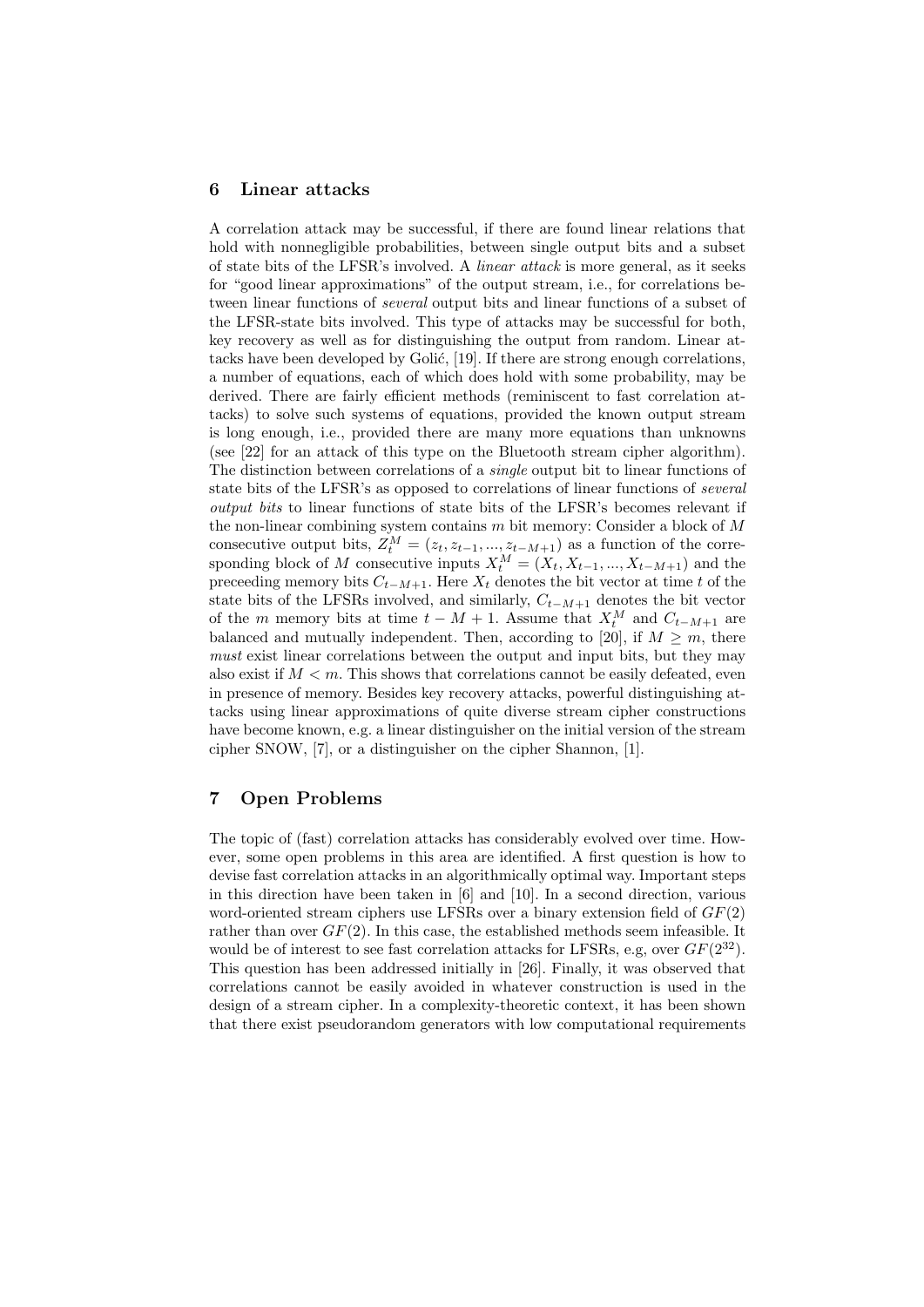so that in a specified sense each linear distinguisher of the output stream has a bias that can provably be upper bounded, [38]. It would be interesting to come up with cryptographically secure constructions with similar properties.

#### Acknowledgments

This review owes much to useful discussions with María Naya-Plasencia and with attendees of FSE 2011. This work is supported by DTU Mathematics and by the Danish Center for Applied Mathematics and Mechanics as well as by the National Competence Center in Research on Mobile Information and Communication Systems (NCCR-MICS), a center of the Swiss National Science Foundation under grant number 5005-67322.

## References

- 1. Z. Ahmadian, J. Mohajeri, M. Salmasizadeh, R. Hakala, K. Nyberg, "A practical distinguisher for the Shannon cipher", in Journal of Systems and Software, 83(4), 2010, pp. 543-547.
- 2. C. Berbain, H. Gilbert, A. Maximov, "Cryptanalysis of Grain", in FSE 2006, LNCS 4047, 2006, pp. 15-29.
- 3. Bluetooth SIG, "Specification of the Bluetooth system", Version 1.1, February 22, 2001. [Online]. Available: http://www.bluetooth.com/.
- 4. A. Canteaut, M. Trabbia, "Improved Fast Correlation Attacks Using Parity-Check Equations of Weight 4 and 5", in Proceedings of Eurocrypt 2000, LNCS 1807, 2000, pp. 573-588.
- 5. D. Chaum, J.-H. Evertse, "Cryptanalysis of the Data Encryption Standard with a reduced number of rounds, sequences of linear factors in block ciphers", in Proceedings of Crypto'85, LNCS 218, 1985, pp. 192-211.
- 6. Ph. Chose, A. Joux, M. Mitton, "Fast correlation attacks: an algorithmic point of view", in Proceedings of Eurocrypt 2002, LNCS 2332, 2002, pp. 209-221.
- 7. D. Coppersmith, S. Halevi, Ch. Jutla, "Cryptanalysis of stream ciphers with linear masking", in Proceedings of Crypto 2002, LNCS 2442, 2002, pp. 515-532. Also available on-line from http://eprint.iacr.org/2002/020.
- 8. N. Courtois, W. Meier, "Algebraic attacks on Stream Ciphers with Linear Feedback", in Proceedings of Eurocrypt 2003, LNCS 2656, pp. 345-359.
- 9. T. Cusick, P. Stanica, "Cryptographic Boolean Functions and Applications", Academic Press, 2009.
- 10. Y. Edel, A. Klein, "Computational aspects of fast correlation attacks", Preprint, 2010.
- 11. P. Ekdahl, T. Johansson, "A New Version of the Stream Cipher SNOW", in Selected Areas in Cryptography 2002, LNCS 2595, 2003, pp. 47 - 61.
- 12. P. Ekdahl, W. Meier, T. Johansson, "Predicting the Shrinking Generator with Fixed Connections" in Proceedings of Eurocrypt 2003, LNCS 2656, 2003, pp. 330- 344.
- 13. H. Englund, T. Johansson, "A New Simple Technique to Attack Filter Generators and Related Ciphers", in Selected Areas in Cryptography 2004, LNCS 3357, 2004, pp. 39-53.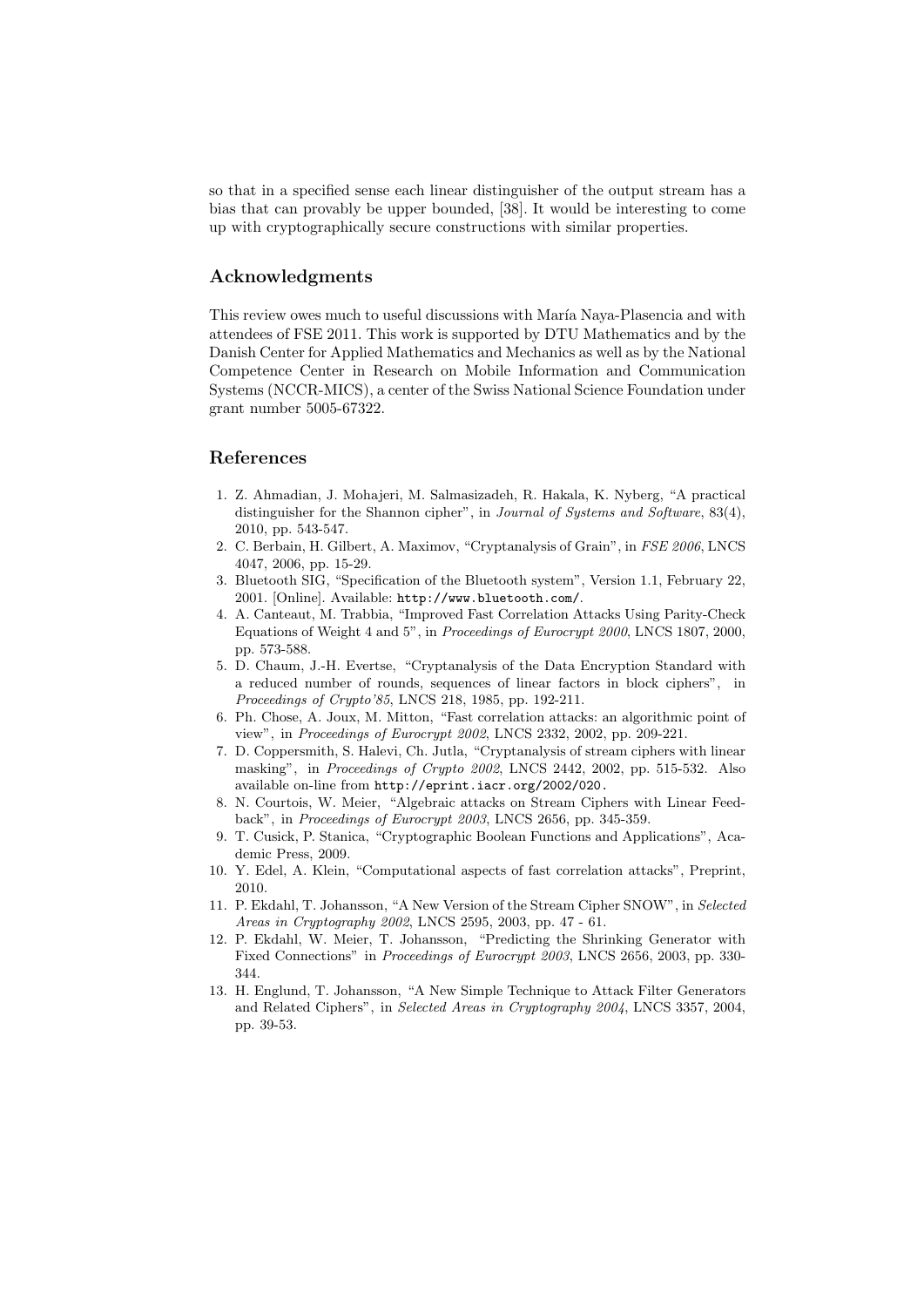- 14. J.-H. Evertse, "Linear structures in block ciphers", in Proceedings of Eurocrypt'87, LNCS 304, 1988, pp. 249-266.
- 15. M. Finiasz, S. Vaudenay,"When Stream Cipher Analysis Meets Public-Key Cryptography", in Selected Areas in Cryptography 2006, LNCS 4356, 2007, pp. 266-284.
- 16. M. Fossorier, M. Mihaljevic, H. Imai, Y. Cui, K. Matsuura, "An Algorithm for Solving the LPN Problem and Its Application to Security Evaluation of the HB Protocols for RFID Authentication", in Proceedings of Indocrypt 2006, LNCS 4329, 2006, pp. 48-62.
- 17. R. G. Gallager, "Low-Density Parity-Check Codes", MIT Press, Cambridge, MA, 1963.
- 18. J. Golić, "Computation of low-weight parity-check polynomials", in *Electronic* Letters, 32(21), 1996, pp. 1981-1982.
- 19. J. Golić, "Linear models for keystream generators", IEEE Trans. on Computers, 45, 1996, pp. 41-49.
- 20. J. Golić, "Correlation properties of a general binary combiner with memory", Journal of Cryptology, vol. 9, 1996, pp. 111-126.
- 21. J. Golić, M. Salmasizadeh, E. Dawson, "Fast correlation attacks on the summation generator", Journal of Cryptology, vol. 13, 2000, pp. 245-262.
- 22. J. Golić, V. Bagini, G. Morgari, "Linear cryptanalysis of Bluetooth stream cipher", in Proceedings of Eurocrypt 2002, LNCS 2332, 2002, pp. 238-255.
- 23. P. Hawkes, G. Rose, "Exploiting Multiples of the Connection Polynomial in Word-Oriented Stream Ciphers", in Proceedings of Asiacrypt 2000, LNCS 1976, 2000, pp. 303-316.
- 24. T. Johansson, F. Jönsson, "Fast correlation attacks through reconstruction of linear polynomials", in Proceedings of Crypto'2000, LNCS 1880, 2000, pp. 300-315.
- 25. F. Jönsson, T. Johansson, "A fast correlation attack on LILI-128", in Inf. Process. Lett., 81(3), 2002, pp. 127-132.
- 26. F. Jönsson, "Some results on fast correlation attacks", Thesis, Lund University, Sweden.
- 27. A. Klapper, M. Goresky, "Feedback shift registers, 2-adic span, and combiners with memory", Journal of Cryptology, vol. 10, 1997, pp. 111-147.
- 28. E. Levieil, P.-A. Fouque, "An Improved LPN Algorithm", in Proceedings of SCN 2006, LNCS 4116, 2006, pp. 348-359.
- 29. F.J. MacWilliams, N.J. Sloane, The theory of error-correcting codes, North Holland, Amsterdam, 1977.
- 30. S. Maitra, K. Ch. Gupta, A. Venkateswarlu, "Results on multiples of primitive polynomials and their products over  $GF(2)$ ", in Theor. Comput. Sci, 341(1-3), 2005, pp. 311-343.
- 31. J. L. Massey, "Shift-register synthesis and BCH decoding", IEEE Transactions on Information Theory, 15, 1969, pp. 122-127.
- 32. W. Meier, O. Staffelbach, "Fast correlation attacks on certain stream ciphers", Journal of Cryptology, vol. 1, 1989, pp. 159-176.
- 33. W. Meier, O. Staffelbach, "Nonlinearity criteria for cryptographic functions", in Proceedings of Eurocrypt'89, LNCS 434, 1990, pp. 549-562.
- 34. W. Meier, O. Staffelbach, "Correlation properties of combiners with memory in stream ciphers", Journal of Cryptology, vol. 5, 1992, pp. 67-86.
- 35. M. Mihaljevic, M. Fossorier, H. Imai, "Fast correlation attack algorithm with list decoding and an application", in Proceedings of Fast Software Encryption 2001, LNCS 2355, 2002, pp. 196-210.